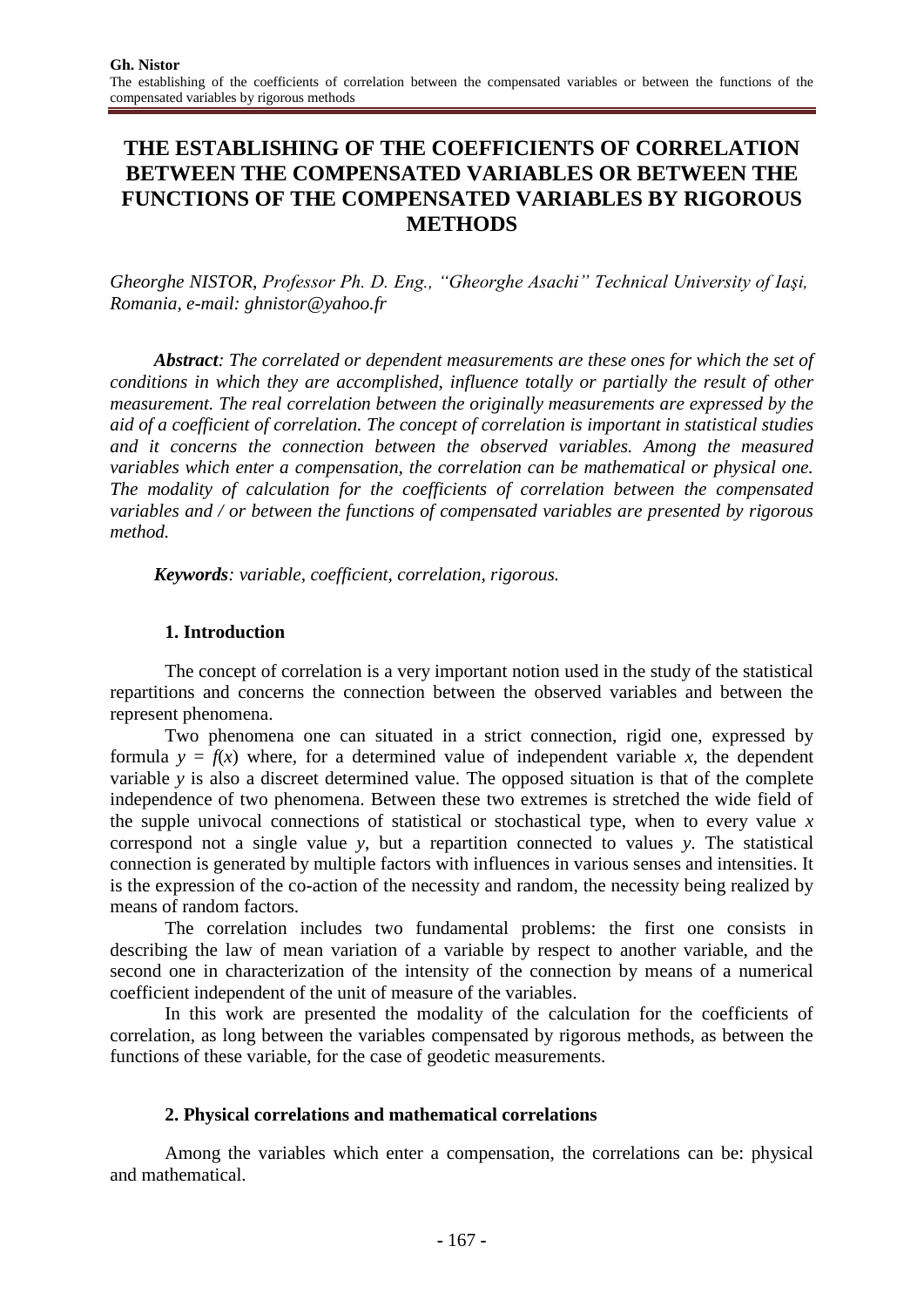A. The physical correlations are produced by the influence of the multiply exterior conditions about whole process of measuring. In this case, the correlation of the variable measured is expressed with the aid of a empirical coefficient of correlation determined experimentally by using the statistical processing of a great number of measurements. In practice, the rigorous physical correlations are aproximative enough because of great and complex difficulties of their study. For this reason, the present paper doesn't make any reference about practical establishing of physical correlation.

B. The mathematical correlations are created especially by using of a mathematical model, incomplete or affected by errors of conception, named by F.R. Helmert, errors of the theory.

Taking into consideration the sequence of measurements  $M_1^0$ ,  $M_2^0$ ,...,  $M_n^0$  resulted from a complex process of measuring, in a geodetic network and eliminating the influence of the systematic errors, the vector  $M^0$  of the measurements will be considered as an aleatory variable. The real or true modulus of the vector will be expressed by the relation  $M = F(M_0)$ where each component of the vector will results as a mean of a greatest number of measurements. The real errors represent the differences  $\varepsilon_i = M_i^0 - M_i$ ,  $i = \overline{1,n}$  and the stochastical of the real errors  $\varepsilon_i$  are determined by the covariance (correlation) matrix:<br>  $\begin{bmatrix} \sigma_1^2 & r_{12}\sigma_1\sigma_2 & \cdots & r_{1$ stochastical of the real errors  $\varepsilon_i$  are determined by the covariance (correlation) matrix:  $\epsilon_i$  are determined by the covariance<br>  $r_i$  are determined by the covariance<br>  $r_i^2$   $r_{i2}\sigma_i\sigma_2$  ...  $r_{i,n}\sigma_i\sigma_n$   $\sigma_i^2$ 

elements. The real errors represent the differences 
$$
\varepsilon_i = M_i^{\varepsilon} - M_i
$$
,  $i = 1, n$  and the  
\ntical of the real errors  $\varepsilon_i$  are determined by the covariance (correlation) matrix:

\n
$$
C_M = F\left(\varepsilon \varepsilon^T\right) = \begin{bmatrix} \sigma_1^2 & r_{12} \sigma_1 \sigma_2 & \dots & r_{1n} \sigma_1 \sigma_n \\ r_{21} \sigma_2 \sigma_1 & \sigma_2^2 & \dots & r_{2n} \sigma_2 \sigma_n \\ \dots & \dots & \dots & \dots \\ r_{n1} \sigma_n \sigma_1 & r_{n2} \sigma_n \sigma_2 & \dots & \sigma_n^2 \end{bmatrix} = \begin{bmatrix} \sigma_1^2 & \sigma_1 & \dots & \sigma_{1n} \\ \sigma_{21} & \sigma_2^2 & \dots & \sigma_{2n} \\ \dots & \dots & \dots & \dots \\ \sigma_{n1} & \sigma_{n2} & \dots & \sigma_n^2 \end{bmatrix}, \qquad (1)
$$
\nwe denote by:

where we denote by:

 $\sigma_i$  – (theoretical) variance of measurement  $M_i^0$ ,  $(i = \overline{1,n})$  expressed as a function of real errors

$$
\sigma_i^2 = F\left(\varepsilon_i^2\right),\tag{2}
$$

 $\sigma_{ij}$  – (theoretical) covariance of the measurements  $M_i^0$  and  $M_j^0$ 

$$
\sigma_{ij} = F\left(\varepsilon_i, \varepsilon_j\right); \ i, j = \overline{1, n}; \ i \neq j,
$$
\n(3)

 $r_{ij}$  – *the correlation coefficient* between the variables  $M_i^0$  and  $M_j^0$ , expressed by formula

$$
r_{ij} = \frac{\sigma_{ij}}{\sigma_i \sigma_j}.
$$
\n(4)

In the mathematical statistics,  $\sigma_i$  is named *standard deviation*. These values are situated along the principal diagonal of matrix (1) and represent the spreadings of onedimensional aleatory variable. The other elements  $\sigma_{ij}$ ,  $(i \neq j)$ , characterize the intensity of the correlation between the components of the considered vector. The equality  $\sigma_{ij} = \sigma_{ji}$  is named *moment of correlation* of the two aleatory variables. The intensity of the correlation between elements  $M_i^0$  and  $M_j^0$  are expressed by the size of the correlation coefficient  $r_{ij}$  and has the properties as follows:

a) Characterizes the connection between two variables taken simultaneous, being situated in [–1, 1] interval *i.e.*

$$
-1 \le r_{ij} \le +1. \tag{5}
$$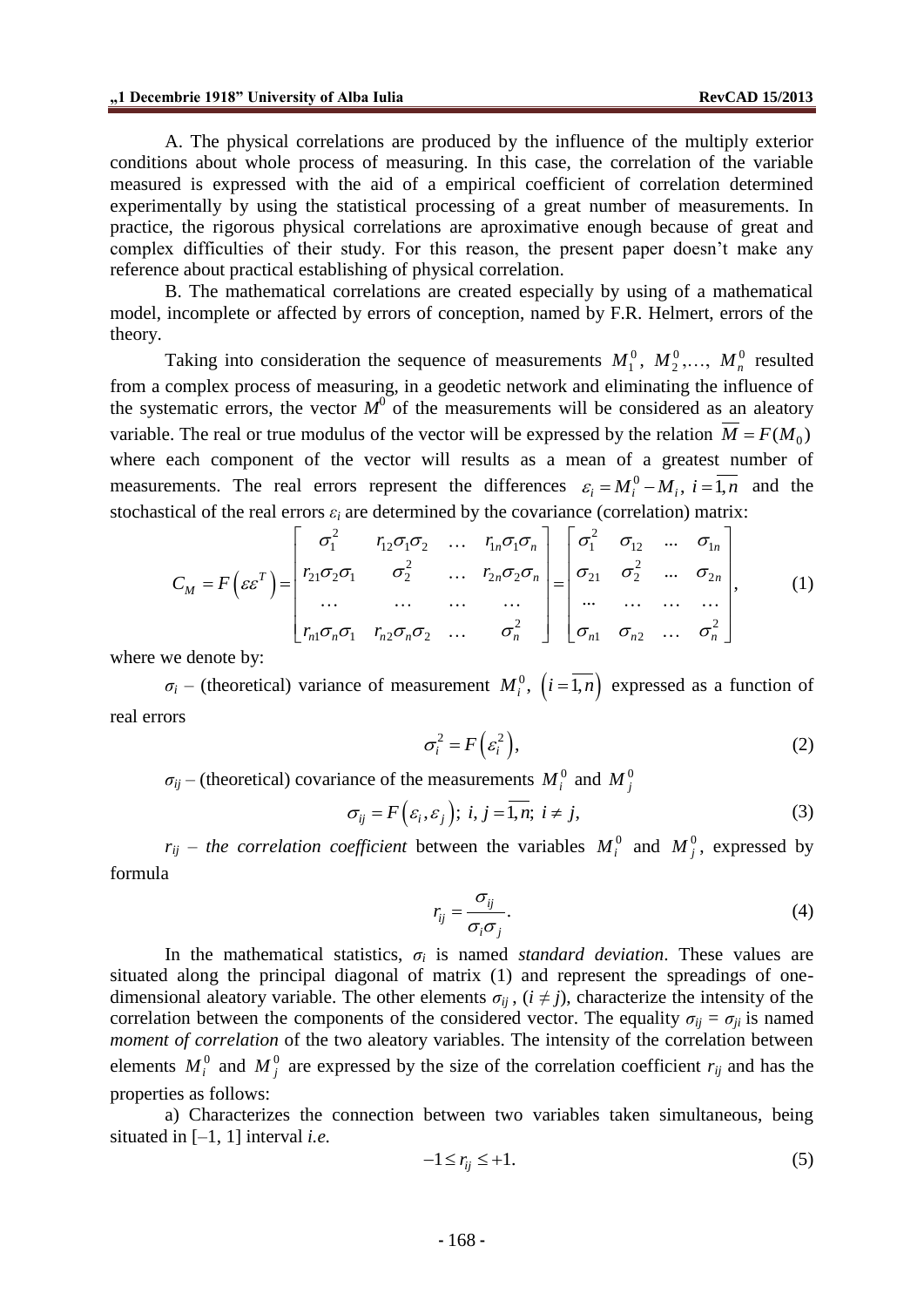b) If  $r = \pm 1$ , between the two values there are a linear connection; if  $r > 0$ , the both values vary along the same direction, and in the contrar direction for  $r < 0$ .

c) When the coefficient of correlation takes values close by  $-1$  or  $+1$ , then the rectilinial correlation is more intense.

d) If the two variables are independent, the correlation coefficient vanishes. Reciprocal property is not true always; it is not correct to consider that the two variables are independent, whenever the correlation coefficient vanishes. Also, although the coefficient of correlation can be small, between the two studied variables there exists a significant correlation.

When the *n* components of the studied vector are independent, then  $\sigma_{ij} = 0$ , and the *covariant matrix* has the form

$$
\sigma_{ij} = \begin{bmatrix} \sigma_1^2 & 0 & \dots & 0 \\ 0 & \sigma_2^2 & \dots & 0 \\ \dots & \dots & \dots & \dots \\ 0 & 0 & \dots & \sigma_n^2 \end{bmatrix} .
$$
 (6)

To emphasize better the correlation intensity one use the *normed covariant matrix*

$$
\begin{bmatrix} r_{ij} \end{bmatrix} = \begin{bmatrix} 1 & r_{12} & \dots & r_{1n} \\ & 1 & \dots & r_{2n} \\ & & \dots & \dots \\ & & & 1 \end{bmatrix}.
$$
 (7)

In the geodesical measurement practical, the real errors are replaced by the probable errors, and the *standard deviation*  $\sigma_0$  are replaced by the square mean errors  $s_0$ , in the case of measurements of the same precision, or by the errors of the weight unit  $\mu$  in the case of weighted measurements. Theoretically, one admite that  $s_0 \rightarrow \sigma_0$ , when  $n \rightarrow \infty$ .

There are known the connections

$$
C_M = s_0^2 Q_M, \text{ or } \overline{C}_M = \mu^2 \tilde{Q}_M,
$$
 (8)

where  $s_0^2$ 

where 
$$
s_0^2
$$
 and  $\mu^2$  are some constants representing the variance of the errors, and  $Q_M$  or  $\tilde{Q}_M$   
are the *matrices of the cofactors* of the measurements represented by  

$$
Q_M = \frac{C_M}{s_0^2} = \begin{bmatrix} Q_{11} & Q_{12} & \cdots & Q_{1n} \\ Q_{21} & Q_{22} & \cdots & Q_{2n} \\ \vdots & \vdots & \ddots & \vdots \\ Q_{n1} & Q_{n2} & \cdots & Q_{nn} \end{bmatrix}; \quad \tilde{Q}_M = \frac{\overline{C}_M}{\mu^2} = \begin{bmatrix} \overline{Q}_{11} & \overline{Q}_{12} & \cdots & \overline{Q}_{1n} \\ \overline{Q}_{21} & \overline{Q}_{22} & \cdots & \overline{Q}_{2n} \\ \vdots & \vdots & \ddots & \vdots \\ \overline{Q}_{n1} & \overline{Q}_{n2} & \cdots & \overline{Q}_{nn} \end{bmatrix}.
$$
(9)

The elements of the two matrices  $Q_M$  and  $Q_M$  are named *cofactors* and represent the weight coefficients of the measured variables. By the aid of these cofactors, the correlation coefficients of the compensated values one can calculate:

$$
r_{ij} = \frac{Q_{ij}}{\sqrt{QiiQjj}}, \text{ respectively } \overline{r}_{ij} = \frac{Q_{ij}}{\sqrt{\overline{Q}_{ii}\overline{Q}_{jj}}}.
$$
 (10)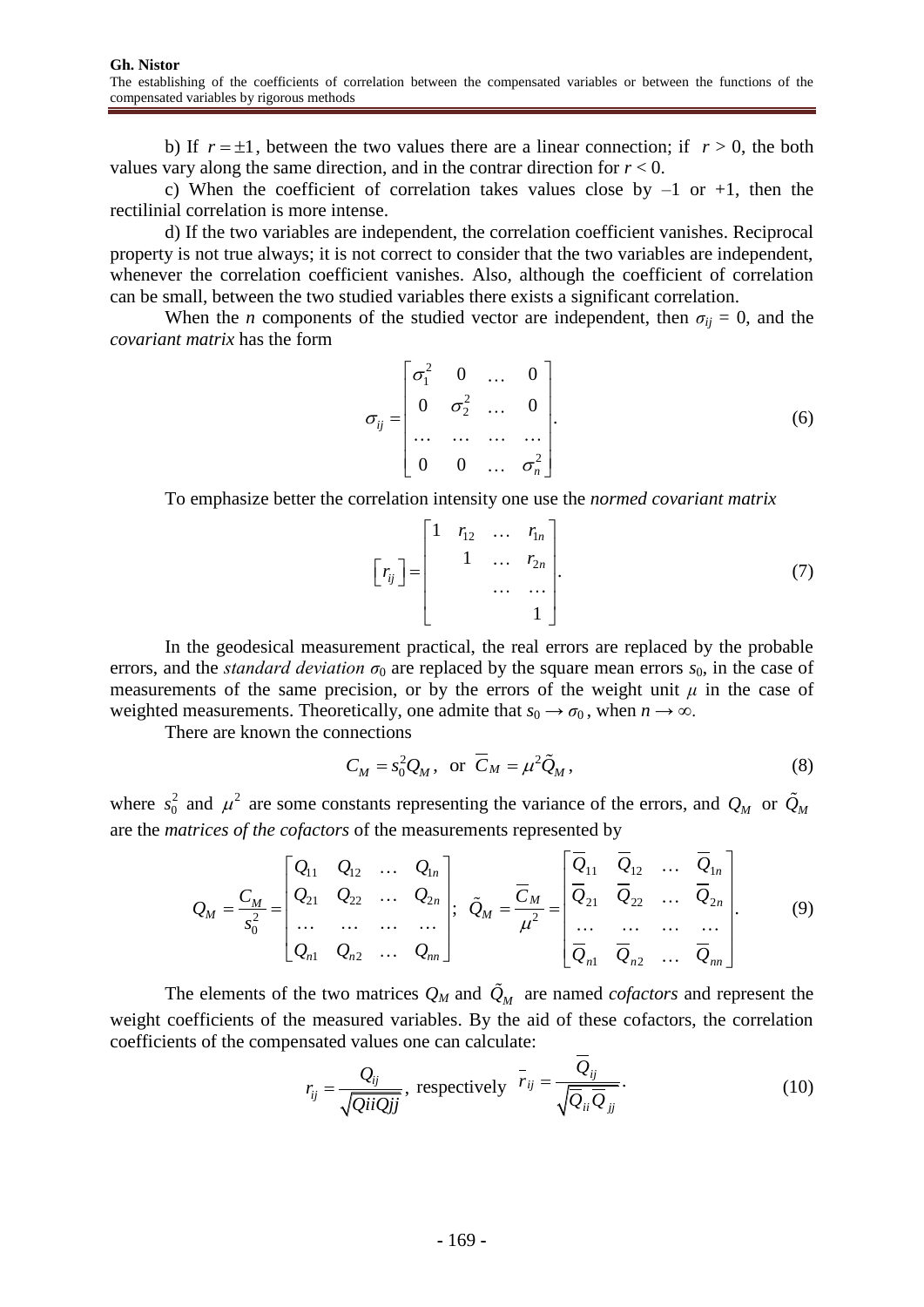The analyses of the relations (10) lead us to the conclusion: the necessary and sufficient condition that the measured values  $M_i^0$  to be independent is vanishing of all rectangular coefficients of weight of matrix (9) ( $Q_{ij} = 0$ ,  $i \neq j$ ).

### **3. The establishing of the correlation coefficients between the compensated values, treated by indirect measurements method**

In the compensating operations of the geodesic measurements by rigorous methods, for example by indirect measurements method, one ask to determine the square mean errors of some function of compensated variables of which the principal terms are cofactors.

In the case of a function of compensated variable of the unknown quantity, that is of a function of variables of which values were determined by indirect measurements of general appearance

$$
F = f_{1n}^T X_{n1},\tag{11}
$$

where  $f<sup>T</sup>$  is a line matrix of some constant variables

$$
f_{1n}^T = [f_1 \quad f_2 \quad \dots \quad f_n], \tag{12}
$$

and  $X$  – column matrix of the unknown quantities, expressed by formula

$$
X_{n1} = -\tilde{Q}_{nn}B_{nr}^{T}L_{r1} = -C_{nr}L_{r1}.
$$
\n(13)

Replacing the vector of the unknowns, the function one expresses direct by respect to measured values on the ground

$$
-F = f_{1n}^T C_{nr} L_{r1}.
$$
 (14)

Differentiating by respect to *L*, one obtain

$$
-d(F) = f_{1n}^T C_{nr} d(L).
$$
 (15)

Then applying the expression of the errors of a function of direct measured variables, it results for the square mean error of the function of compensated values of the unknowns, as follows

$$
s_F^2 = s_0^2 f_{1n}^T C_{nr} C_m^T f_{n1}.
$$
\n(16)

Because of  $C_{nr}C_{rn}^T = \tilde{Q}_{nn}$ , the square of the error of the function will have the form

$$
s_F^2 = s_0^2 f_{1n}^T \tilde{Q}_{nn} f_{n1},\tag{17}
$$

or, in developed appearance

$$
s_F^2 = s_0^2 \left\{ f_1^2 Q_{11} + 2 f_1 f_1 Q_{12} + \dots + 2 f_1 f_n Q_{1n} + f_2^2 Q_{22} + \dots + 2 f_2 f_n Q_{2n} + \dots + f_n^2 Q_{nn} \right\}.
$$
\n(18)

Accomplishing the operations of multiplication and using the factor  $\sqrt{Q_{ii}Q_{jj}}/\sqrt{Q_{ii}Q_{jj}}$ , one obtain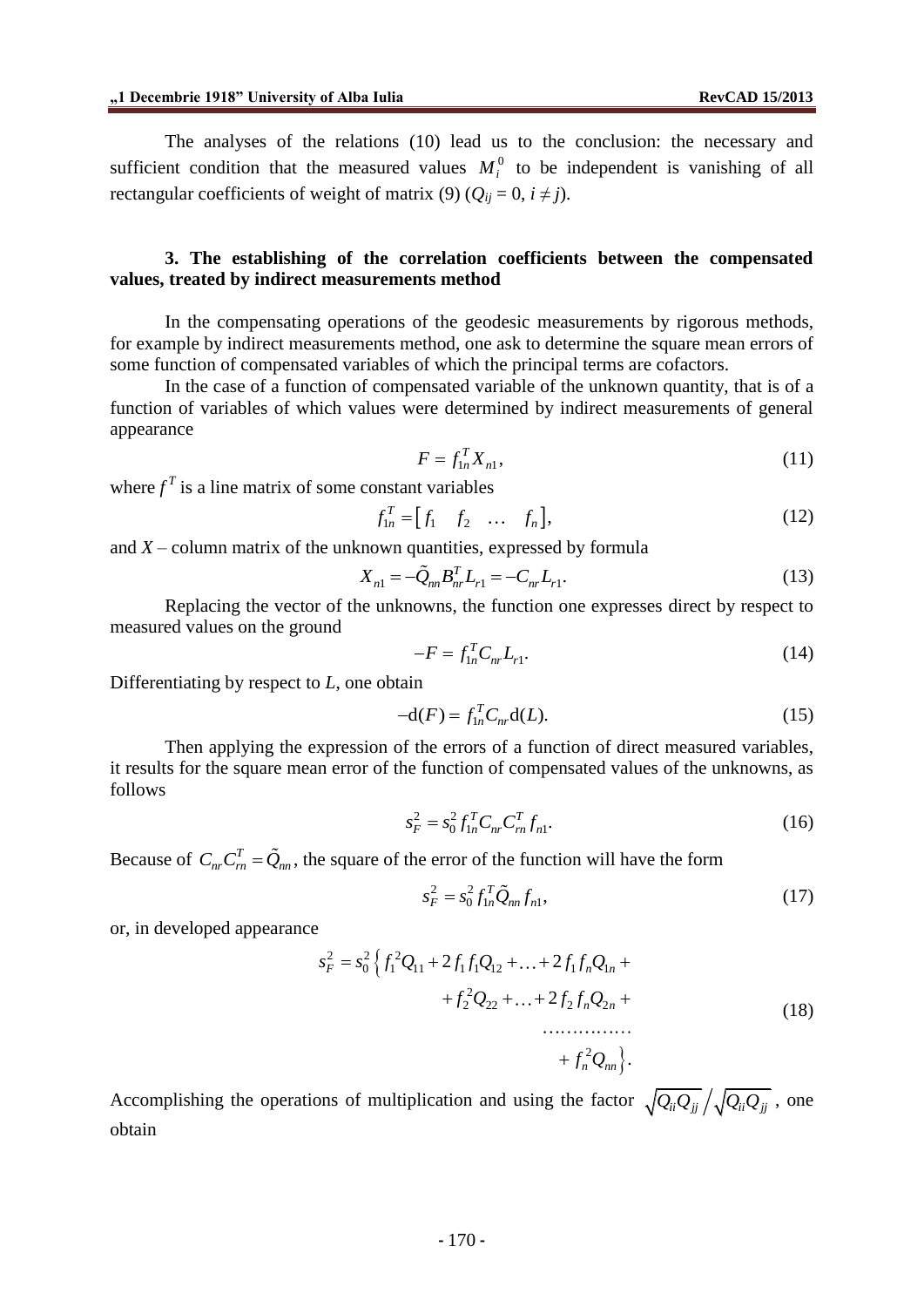$$
s_F^2 = f_1^2 s_0^2 Q_{11} + f_2^2 s_0^2 Q_{22} + \dots + f_n^2 s_0^2 Q_{nn} + \dots
$$
  
+ 
$$
2f_1 f_2 \frac{Q_{12}}{\sqrt{Q_{11} Q_{22}}} s_0 \sqrt{Q_{11}} s_0 \sqrt{Q_{22}} + \dots
$$
  
...  
+ 
$$
2f_{n-1} f_n \frac{Q_{n-1,n}}{\sqrt{Q_{n-1,n-1} Q_{nn}}} s_0 \sqrt{Q_{n-1,n-1}} s_0 \sqrt{Q_{nn}}
$$
  
(19)

One denotes by

$$
r_{ij} = \frac{Q_{ij}}{\sqrt{Q_{ii}Q_{jj}}}; \quad i, j = \overline{1, n}; \quad i \neq j,
$$
\n
$$
(20)
$$

the coefficient of correlation between the compensated values of the unknowns (of the parameters indirect determined) and by

$$
s_i^2 = s_0^2 Q_{ii}, \ \ s_i = \pm s_0 \sqrt{Q_{ii}}; \ \ i = \overline{1, n}
$$
 (21)

the square mean errors of the unknowns.

Finally, the mean error square of a function of the compensated values of the unknowns indirectly determined will be<br>  $s_r^2 = f_1^2 s_1^2 + 2$ 

mined will be  
\n
$$
s_F^2 = f_1^2 s_1^2 + 2 f_1 f_2 s_1 s_2 r_{12} + ... + 2 f_1 f_n s_1 s_n r_{1n} +\n+ f_2^2 s_2^2 + ... + 2 f_2 f_n s_2 s_n r_{2n} +\n... + f_{n-1}^2 s_{n-1}^2 + 2 f_{n-1} f_n s_{n-1} s_n r_{n-1,n} +\n+ f_n^2 s_n^2
$$
\n(22)

One observe that in the case when the general function (11) has a linear form, the constant coefficients  $f_1$ *T*  $f_{1n}^T$  are represented by values of the partial derivatives of the function by respect to provisional values  $X_{n1}^0$  of the parameters indirectly determined  $(f_j = \partial F / \partial X_j^0)$ .

In the automatic calculus case, the values of the cofactors are obtained by inversation of the coefficients matrix of the normal equations  $(\tilde{Q}_{nn} = N_{nn}^{-1})$ .

## **4. The establishing of the coefficients of correlation between functions, case of a composed function of adjusted values rigorously treated by indirect measurements methods**

In the case of a composed function of the form

$$
\Phi = m' \varphi + m'' \psi, \tag{23}
$$

the values *m*′ and *m*′′ are some constant, and *φ and ψ* are linear functions of adjusted values of the unknowns, in fact, of parameters determined by indirect measurements

$$
\varphi = f_{1n}^T X_{n1}; \quad \psi = f_{1n}^T X_{n1}.
$$
\n(24)

The quantities  $f'$  and  $f''$  appearing in (24) and having the form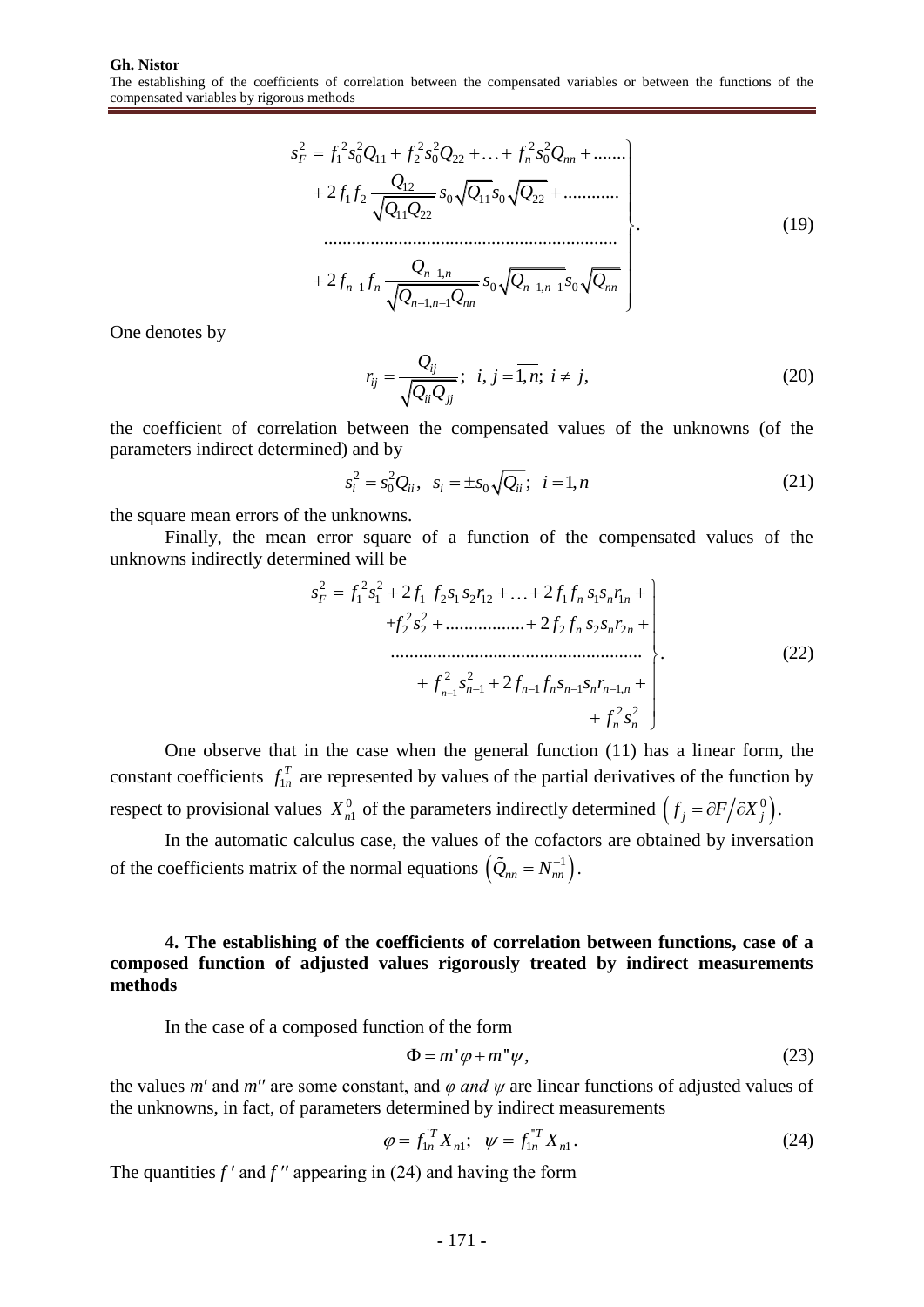$$
f_{1n}^{T} = \begin{bmatrix} f_1 & f_2 & \dots & f_n \end{bmatrix}; f_{1n}^{T} = \begin{bmatrix} f_1 & f_2 & \dots & f_n \end{bmatrix}, \qquad (25)
$$

are constant values and *X* is the vector of unknowns

$$
X_{n1} = X_{1n}^T = \begin{bmatrix} x_1 & x_2 & \dots & x_n \end{bmatrix}.
$$
 (26)

Replacing  $\varphi$  and  $\psi$  into (23), the composed function will have the form

$$
\Phi = m' f_{1n}^T X_{n1} + m'' f_{1n}^{T} X_{n1}.
$$
\n(27)

The vector of unknowns being

$$
X_{n1} = -\tilde{Q}_{nn}B_{nr}^{T}L_{r1} = -C_{nr}L_{r1},
$$
\n(28)

the composed function (function of function) appears as a simple function expressed linearly by the vector of free terms, which represents the direct measurements accomplished on the ground

$$
-\Phi = (m^{\dagger} f_{1n}^{\dagger T} C_{nr} + m^{\dagger} f_{1n}^{\dagger T} C_{nr}) L_{r1}.
$$
 (29)

Appling the formulas of the mean errors for a function of direct measured values, expressed in differential form, it results

$$
-d(\Phi) = \left(m^{\dagger} f_{1n}^{\dagger T} C_{nr} + m^{\dagger} f_{1n}^{\dagger T} C_{nr}\right) d(L). \tag{30}
$$

Passing from differential to the square mean error and taking into consideration  $C_{nr}C_{rn}^T = \tilde{Q}_{nn}$ , for the square of the error of composed function, it results the expression<br>  $s_{\theta}^2 = s_0^2 \left( m' f_{1\theta}^T \tilde{Q}_{nn} f_{n\theta}^T m' + m'' f_{1\theta}^T \tilde{Q}_{nn} f_{n\theta}^T m'' + 2m' m'' f_{1\theta}^T \tilde{Q}_{nn} f_{n\theta}^T m'' + m'' f_{1\theta}^T \tilde{Q}_{nn}^T m'' + m'' f_{1\theta}^T \tilde$ 

$$
s_{\Phi}^2 = s_0^2 \left( m' f_{1n}^T \tilde{Q}_{nn} f_{n1}^{\dagger} m' + m'' f_{1n}^T \tilde{Q}_{nn} f_{n1}^{\dagger} m'' + 2m' m'' f_{1n}^T \tilde{Q}_{nn} f_{n1}^{\dagger} \right).
$$
 (31)

Because the direct measurements have the same precission,  $(s_{l_1} = s_{l_2} = ... = s_{l_n} = s_0)$ , it means that  $s_0$  is the square mean error of a single direct measurement. The matrix of the cofactors is obtained by inverting the matrix of the normal equations  $(\tilde{Q}_{nn} = N_{nn}^{-1})$ . In formula (31) the first two terms in parenthesis contain the cofactors of the two functions, *i.e.*

perenthesis contain the cofactors of the two functions, *i.e.*

\n
$$
Q_{\varphi\varphi} = f_{1n}^{T} \tilde{Q}_{nn} f_{n1}^{+} = \begin{bmatrix} f_{1}^{+}, f_{2}^{+}, ..., f_{n}^{+} \end{bmatrix} = \begin{bmatrix} Q_{11} & Q_{12} & ... & Q_{1n} \\ Q_{21} & Q_{22} & ... & Q_{2n} \\ ... & ... & ... & ... \\ Q_{n1} & Q_{n2} & ... & Q_{nn} \end{bmatrix} \begin{bmatrix} f_{1}^{+} \\ f_{2}^{+} \\ \vdots \\ f_{n}^{+} \end{bmatrix}, \qquad (32)
$$
\n
$$
Q_{\varphi\psi} = f_{1n}^{T} \tilde{Q}_{nn} f_{n1}^{+} = \begin{bmatrix} f_{1}^{+}, f_{2}^{+}, ..., f_{n}^{+} \end{bmatrix} = \begin{bmatrix} Q_{11} & Q_{12} & ... & Q_{1n} \\ Q_{21} & Q_{22} & ... & Q_{2n} \\ \vdots \\ Q_{n1} & Q_{n2} & ... & \vdots \\ Q_{n2} & Q_{n2} & ... & \vdots \\ Q_{n3} & Q_{n2} & ... & Q_{nn} \end{bmatrix} \begin{bmatrix} f_{1}^{+} \\ f_{2}^{+} \\ \vdots \\ f_{n}^{+} \end{bmatrix}, \qquad (33)
$$

and the third term contains the rectangular cofactor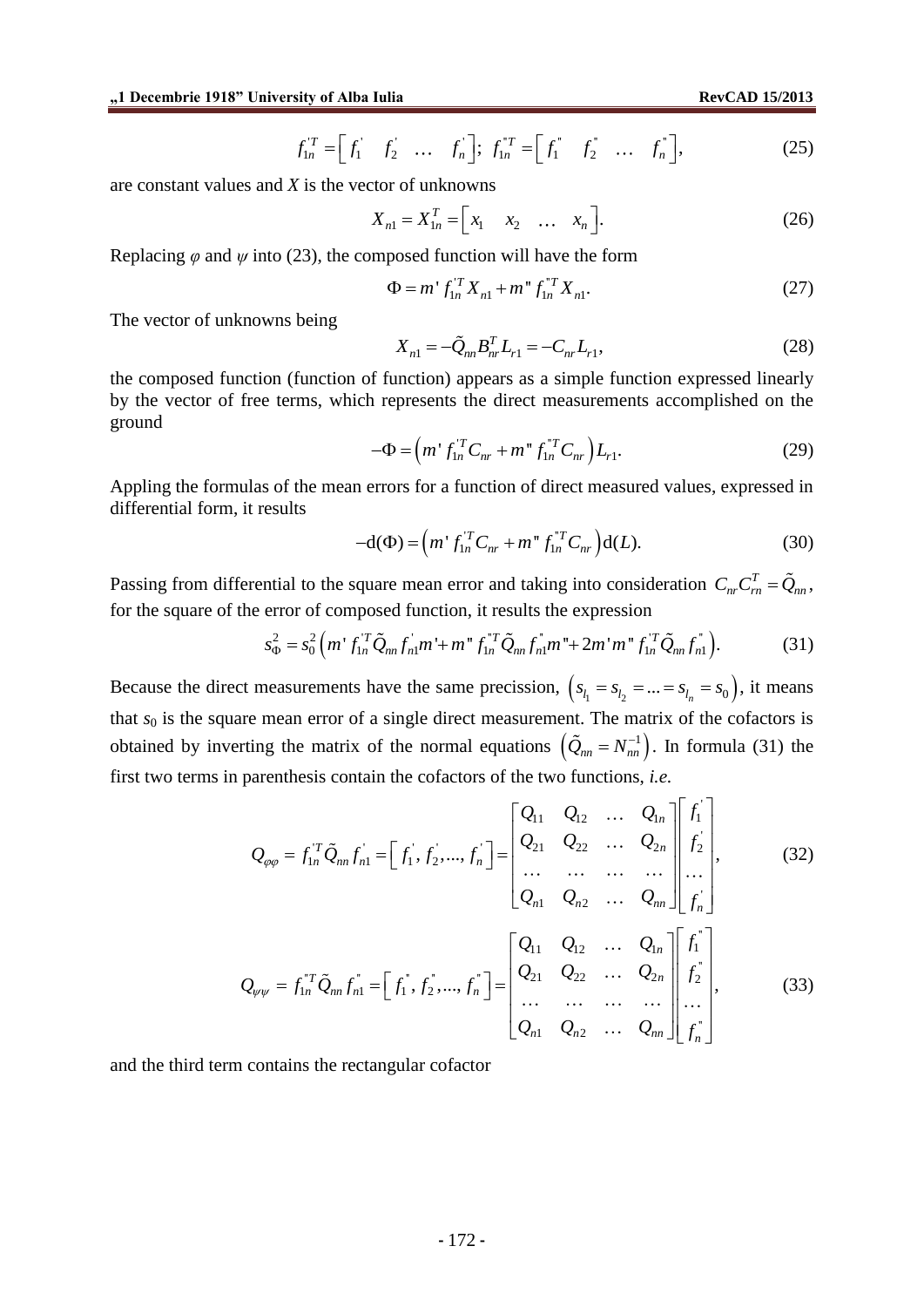y rigorous methods  
\n
$$
Q_{\varphi\psi} = f_{1n}^T \tilde{Q}_{nn} f_{n1}^{\dagger} = \begin{bmatrix} f_1^{\dagger}, f_2^{\dagger}, \dots, f_n^{\dagger} \end{bmatrix} = \begin{bmatrix} Q_{11} & Q_{12} & \dots & Q_{1n} \\ Q_{21} & Q_{22} & \dots & Q_{2n} \\ \dots & \dots & \dots & \dots \\ Q_{n1} & Q_{n2} & \dots & Q_{nn} \end{bmatrix} \begin{bmatrix} f_1^{\dagger} \\ f_2^{\dagger} \\ \dots \\ f_n^{\dagger} \end{bmatrix}.
$$
\n(34)

Accomplishing adequate substitutions, the expression of the square of the composed function error will be

$$
s_{\Phi}^2 = s_0^2 \left( m^2 Q_{\varphi\varphi} + m^2 Q_{\psi\psi} + 2m m^2 Q_{\varphi\psi} \right).
$$
 (35)

As in the 2 case, one obtains the formula

$$
\text{obtains the formula}
$$
\n
$$
s_{\Phi}^{2} = m^{2} s_{0}^{2} Q_{\varphi\varphi} + m^{2} s_{0}^{2} Q_{\psi\psi} + 2m m^{2} \frac{Q_{\varphi\psi}}{\sqrt{Q_{\varphi\varphi} Q_{\psi\psi}}} s_{0} \sqrt{Q_{\varphi\varphi}} s_{0} \sqrt{Q_{\psi\psi}}.
$$
\n(36)

One denotes by

$$
r_{\varphi\psi} = \frac{Q_{\varphi\psi}}{\sqrt{Q_{\varphi\varphi}Q_{\psi\psi}}},\tag{37}
$$

the expression of the coefficient of correlation between the two component functions. On the basis of this expression will be established the independence or correlation (dependence) between the two functions. Denoting by

$$
s_{\varphi} = \pm s_0 \sqrt{Q_{\varphi\varphi}}; \quad s_{\psi} = \pm s_0 \sqrt{Q_{\psi\psi}}, \tag{38}
$$

the sizes of the values of the errors of functions, finally one obtains the expression of the square of error of the composed function

$$
s_{\Phi}^2 = m^2 s_{\varphi}^2 + m^2 s_{\psi}^2 + 2m m^2 s_{\varphi} s_{\psi} r_{\varphi \psi}.
$$
 (39)

In the particular case when the sizes of the constants of the composed function are equal to unit,  $m' = m'' = 1$ , one obtains a simplified form

$$
s_{\Phi}^2 = s_{\varphi}^2 + s_{\psi}^2 + 2s_{\varphi}s_{\psi}r_{\varphi\psi},
$$
\n(40)

for the formula of the square error of the composed function. One specifies that the cofactors  $Q_{\varphi\varphi}$ ,  $Q_{\varphi\psi}$  and  $Q_{\varphi\psi}$  are calculated on the basis of the coefficients  $f_j$  and  $f_j$ ,  $j = \overline{1,n}$ , and of the correlation matrix  $Q_{nn}$ , also using the relations (32), (33), (34).

When the indirect measurements are weighted, one acts identically.

The solving of the linear system of equations of the weighted corrections will be realized under the condition of minimum  $V_{1r}^T P_{rr} V_{r1}$  = min. and the error  $s_0$  will be replaced by weighted unit error denoted by *μ*.

#### **5. Conclusions**

The idea of connection between observed variables in the statistical collectivities, transposed in mathematical language by Galton-Pearson biometric school, one constitutes into